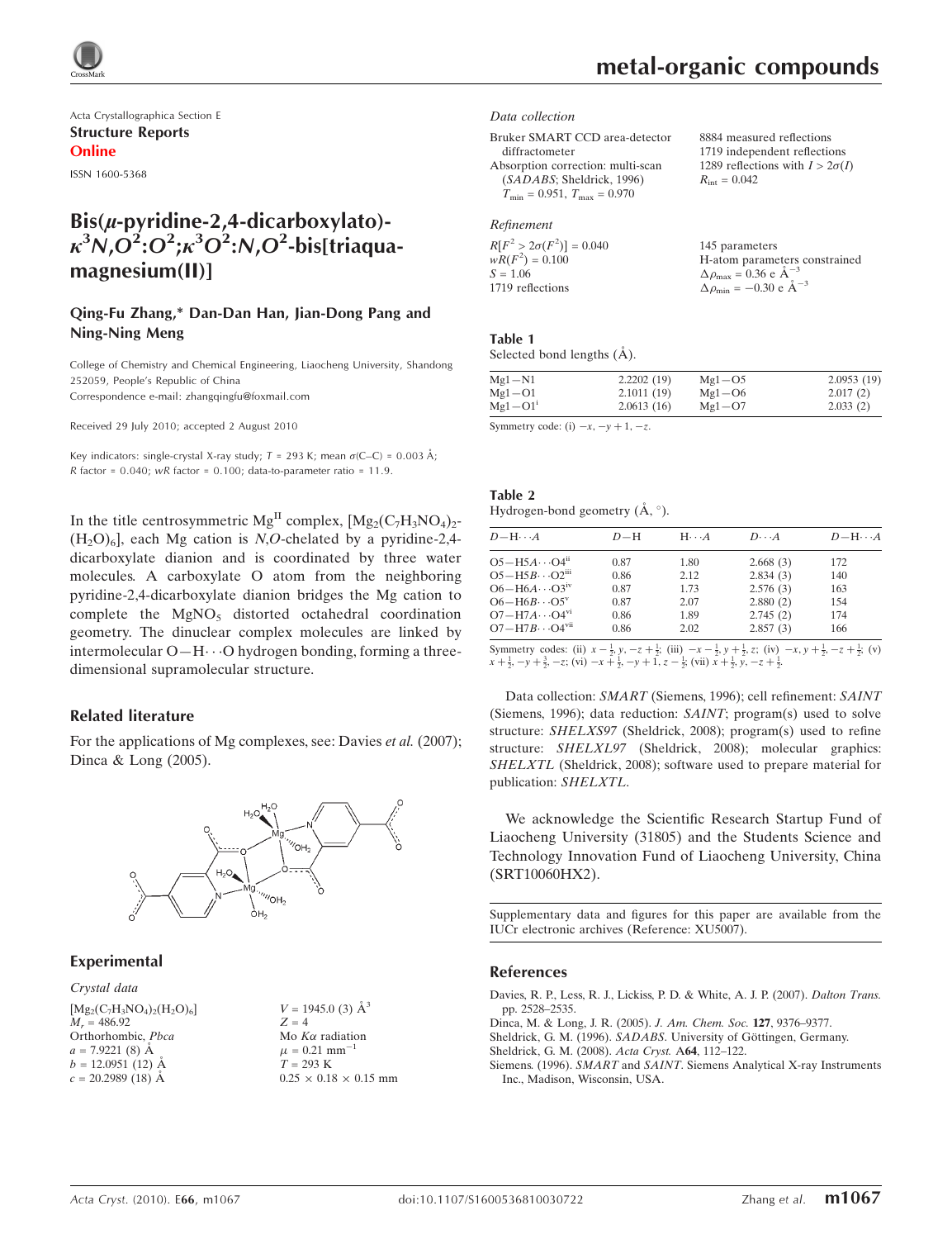# **supporting information**

*Acta Cryst.* (2010). E**66**, m1067 [https://doi.org/10.1107/S1600536810030722]

Bis(u-pyridine-2,4-dicarboxylato)- $\kappa^3$ N,O<sup>2</sup>:O<sup>2</sup>; $\kappa^3$ O<sup>2</sup>:N,O<sup>2</sup>-bis[triaqua**magnesium(II)]**

# **Qing-Fu Zhang, Dan-Dan Han, Jian-Dong Pang and Ning-Ning Meng**

# **S1. Comment**

Magnesium(II) complexes have been extensively studied in recent year due to their wide application in synthesis of inorganic materials, catalysis of organic reactions and storage of hydrogen (Dinca & Long, 2005). In order to explore the relationship between these applications and their structures, a series of magnesium(II) complexes have been prepared and structural characterized (Davies *et al.*, 2007). To expand research in this area, here we report a dinuclear magnesium(II) complex.

As shown in Fig.1, each magnesium(II) ion in the title complex is coordinated by two carboxyl O atoms, one pyridyl N atom and three water molecules, forming a distorted octahedral geometry (axial angle,  $O7 - Mg1 - O5 = 173.33 (9)°$ ). Interestingly, the two adjacent magnesium(II) ions are linked by two  $\mu_2$ -carboxylate O atoms to form a dinuclear strucutre.

In the crystal strucutre, these dimeric molecules are linked by intermolecular O—H···O H-bonding interactions into a three-dimensional framework (Fig.2).

## **S2. Experimental**

A mixture of pyridine-2,4-dicarboxylic acid (16.7 mg, 0.10 mmol) and magnesium chloride hexahydrate (20.3 mg, 0.10 mmol) in 5 ml dimethyl acetamide (DMA) was heated to 373 K in a sealed 10 ml Teflon-lined reactor for 72 h. The mixture was allowed to cool to room temperature and the resulting block-shaped colorless crystals filtered from the reaction mixture. Yield, 72%.

## **S3. Refinement**

The H atoms on water were located in a difference Fourier map and refined in riding mode with the fixed  $U_{iso}(H) = 0.105$  $A<sup>2</sup>$ . The aromatic H atoms were placed at calculated positions and were treated as riding on the parent C atoms with C—  $H = 0.93$  Å and  $U_{iso}(H) = 1.2U_{eq}(C)$ .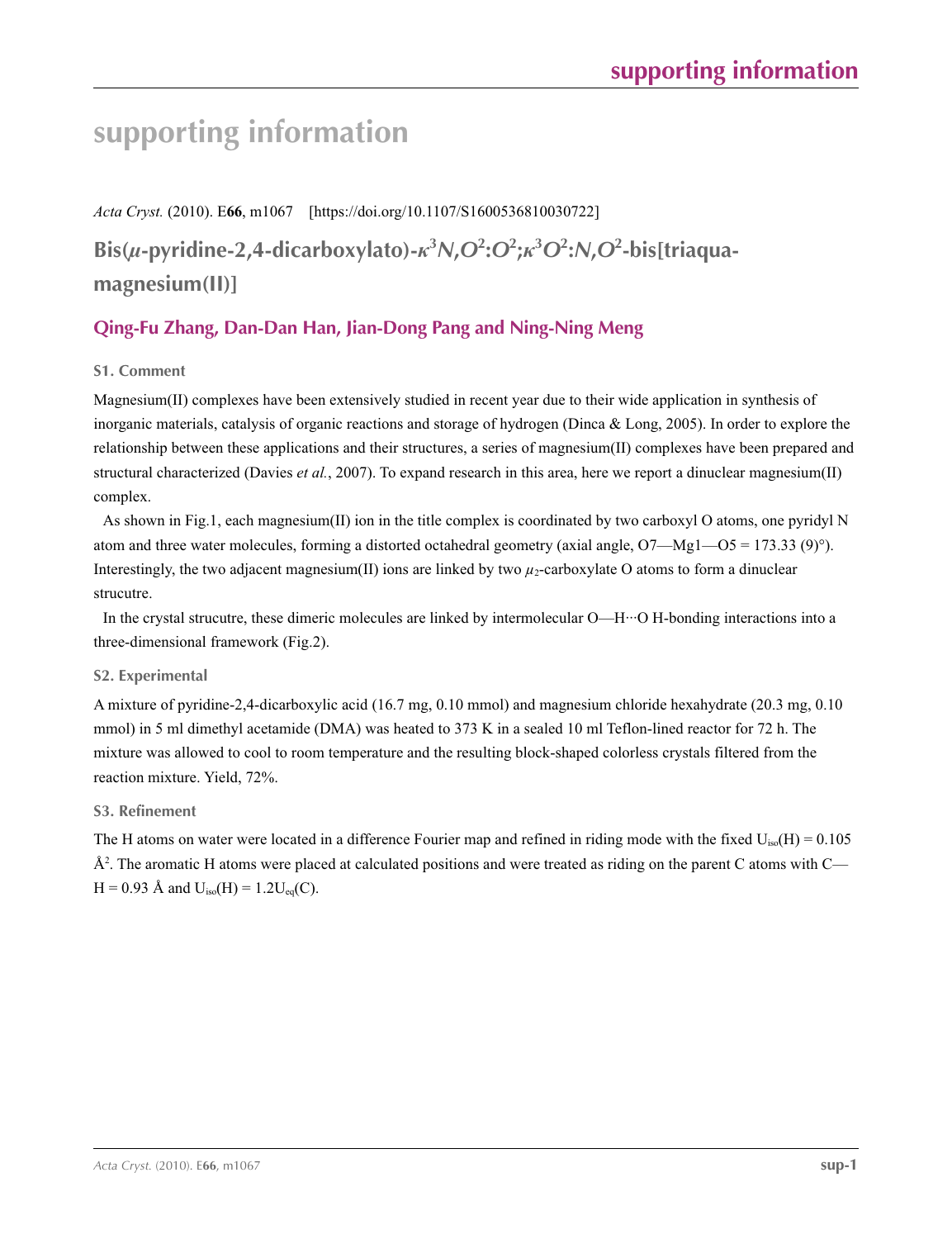

# **Figure 1**

The molecular structure of the title compound, showing 30% probability displacement ellipsoids.



# **Figure 2**

The packing diagram of the title complex.

Bis(µ-pyridine-2,4-dicarboxylato)- $\kappa^3 N$ , $O^2$ : $O^2$ ; $\kappa^3 O^2$ : $N$ , $O^2$ - bis[triaquamagnesium(II)]

# *Crystal data*

 $F(000) = 1008$  $D_x = 1.663$  Mg m<sup>-3</sup> Mo *Kα* radiation, *λ* = 0.71073 Å Cell parameters from 2705 reflections  $\theta$  = 3.2–26.8°  $\mu$  = 0.21 mm<sup>-1</sup>  $T = 293 \text{ K}$ Block, colorless  $0.25 \times 0.18 \times 0.15$  mm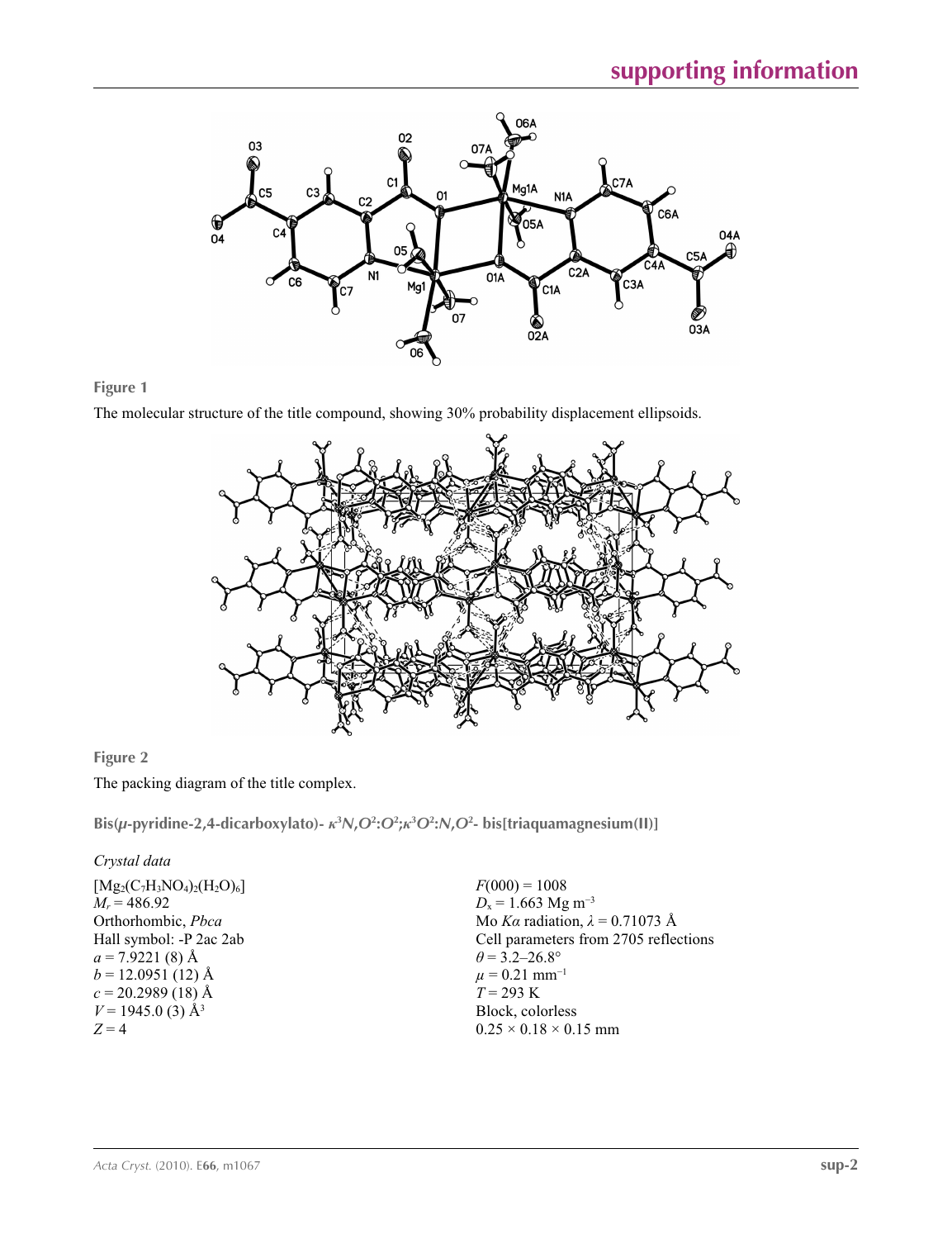*Data collection*

| Bruker SMART CCD area-detector<br>diffractometer<br>Radiation source: fine-focus sealed tube<br>Graphite monochromator<br>$\varphi$ and $\omega$ scans<br>Absorption correction: multi-scan<br>(SADABS; Sheldrick, 1996)<br>$T_{\min}$ = 0.951, $T_{\max}$ = 0.970<br>Refinement | 8884 measured reflections<br>1719 independent reflections<br>1289 reflections with $I > 2\sigma(I)$<br>$R_{\text{int}} = 0.042$<br>$\theta_{\text{max}} = 25.0^{\circ}, \theta_{\text{min}} = 2.0^{\circ}$<br>$h = -5 \rightarrow 9$<br>$k = -14 \rightarrow 14$<br>$l = -24 \rightarrow 23$ |
|----------------------------------------------------------------------------------------------------------------------------------------------------------------------------------------------------------------------------------------------------------------------------------|----------------------------------------------------------------------------------------------------------------------------------------------------------------------------------------------------------------------------------------------------------------------------------------------|
| Refinement on $F^2$                                                                                                                                                                                                                                                              | Secondary atom site location: difference Fourier                                                                                                                                                                                                                                             |
| Least-squares matrix: full                                                                                                                                                                                                                                                       | map                                                                                                                                                                                                                                                                                          |
| $R[F^2 > 2\sigma(F^2)] = 0.040$                                                                                                                                                                                                                                                  | Hydrogen site location: inferred from                                                                                                                                                                                                                                                        |
| $wR(F^2) = 0.100$                                                                                                                                                                                                                                                                | neighbouring sites                                                                                                                                                                                                                                                                           |
| $S = 1.06$                                                                                                                                                                                                                                                                       | H-atom parameters constrained                                                                                                                                                                                                                                                                |
| 1719 reflections                                                                                                                                                                                                                                                                 | $w = 1/[\sigma^2(F_0^2) + (0.0376P)^2 + 1.7679P]$                                                                                                                                                                                                                                            |
| 145 parameters                                                                                                                                                                                                                                                                   | where $P = (F_o^2 + 2F_c^2)/3$                                                                                                                                                                                                                                                               |
| 0 restraints                                                                                                                                                                                                                                                                     | $(\Delta/\sigma)_{\text{max}}$ < 0.001                                                                                                                                                                                                                                                       |
| Primary atom site location: structure-invariant                                                                                                                                                                                                                                  | $\Delta\rho_{\text{max}}$ = 0.36 e Å <sup>-3</sup>                                                                                                                                                                                                                                           |
| direct methods                                                                                                                                                                                                                                                                   | $\Delta\rho_{\rm min}$ = -0.30 e Å <sup>-3</sup>                                                                                                                                                                                                                                             |

## *Special details*

**Geometry**. All e.s.d.'s (except the e.s.d. in the dihedral angle between two l.s. planes) are estimated using the full covariance matrix. The cell e.s.d.'s are taken into account individually in the estimation of e.s.d.'s in distances, angles and torsion angles; correlations between e.s.d.'s in cell parameters are only used when they are defined by crystal symmetry. An approximate (isotropic) treatment of cell e.s.d.'s is used for estimating e.s.d.'s involving l.s. planes.

**Refinement**. Refinement of  $F^2$  against ALL reflections. The weighted *R*-factor  $wR$  and goodness of fit *S* are based on  $F^2$ , conventional *R*-factors *R* are based on *F*, with *F* set to zero for negative  $F^2$ . The threshold expression of  $F^2 > \sigma(F^2)$  is used only for calculating *R*-factors(gt) *etc*. and is not relevant to the choice of reflections for refinement. *R*-factors based on *F*<sup>2</sup> are statistically about twice as large as those based on *F*, and *R*- factors based on ALL data will be even larger.

*Fractional atomic coordinates and isotropic or equivalent isotropic displacement parameters (Å<sup>2</sup>)* 

|                  | $\mathcal{X}$ | у           | $\boldsymbol{Z}$ | $U_{\rm iso}*/U_{\rm eq}$ |  |
|------------------|---------------|-------------|------------------|---------------------------|--|
| Mg1              | 0.07954(11)   | 0.60169(7)  | 0.04323(3)       | 0.0240(2)                 |  |
| O <sub>1</sub>   | $-0.0075(2)$  | 0.43818(14) | 0.05141(7)       | 0.0272(4)                 |  |
| O <sub>2</sub>   | $-0.0923(4)$  | 0.30663(19) | 0.12021(10)      | 0.0760(9)                 |  |
| O <sub>3</sub>   | $-0.0102(4)$  | 0.3649(2)   | 0.35781(9)       | 0.0875(11)                |  |
| H <sub>6</sub> A | 0.1178        | 0.8068      | 0.0765           | $0.105*$                  |  |
| H5B              | $-0.1892$     | 0.7246      | 0.0848           | $0.105*$                  |  |
| H <sub>5</sub> A | $-0.2377$     | 0.6193      | 0.0826           | $0.105*$                  |  |
| H7A              | 0.3503        | 0.5401      | $-0.0194$        | $0.105*$                  |  |
| H7B              | 0.4054        | 0.5600      | 0.0457           | $0.105*$                  |  |
| H6B              | 0.2174        | 0.8016      | 0.0211           | $0.105*$                  |  |
| O <sub>4</sub>   | 0.1026(2)     | 0.51899(15) | 0.39638(8)       | 0.0364(5)                 |  |
| O <sub>5</sub>   | $-0.1604(2)$  | 0.66298(14) | 0.06670(8)       | 0.0323(5)                 |  |
| O <sub>6</sub>   | 0.1539(3)     | 0.76106(16) | 0.04659(9)       | 0.0491(6)                 |  |
| O <sub>7</sub>   | 0.3209(2)     | 0.56088(17) | 0.01937(8)       | 0.0430(5)                 |  |
| N1               | 0.1126(3)     | 0.56101(17) | 0.14911(9)       | 0.0257(5)                 |  |
| C <sub>1</sub>   | $-0.0232(4)$  | 0.3941(2)   | 0.10852(11)      | 0.0325(6)                 |  |
|                  |               |             |                  |                           |  |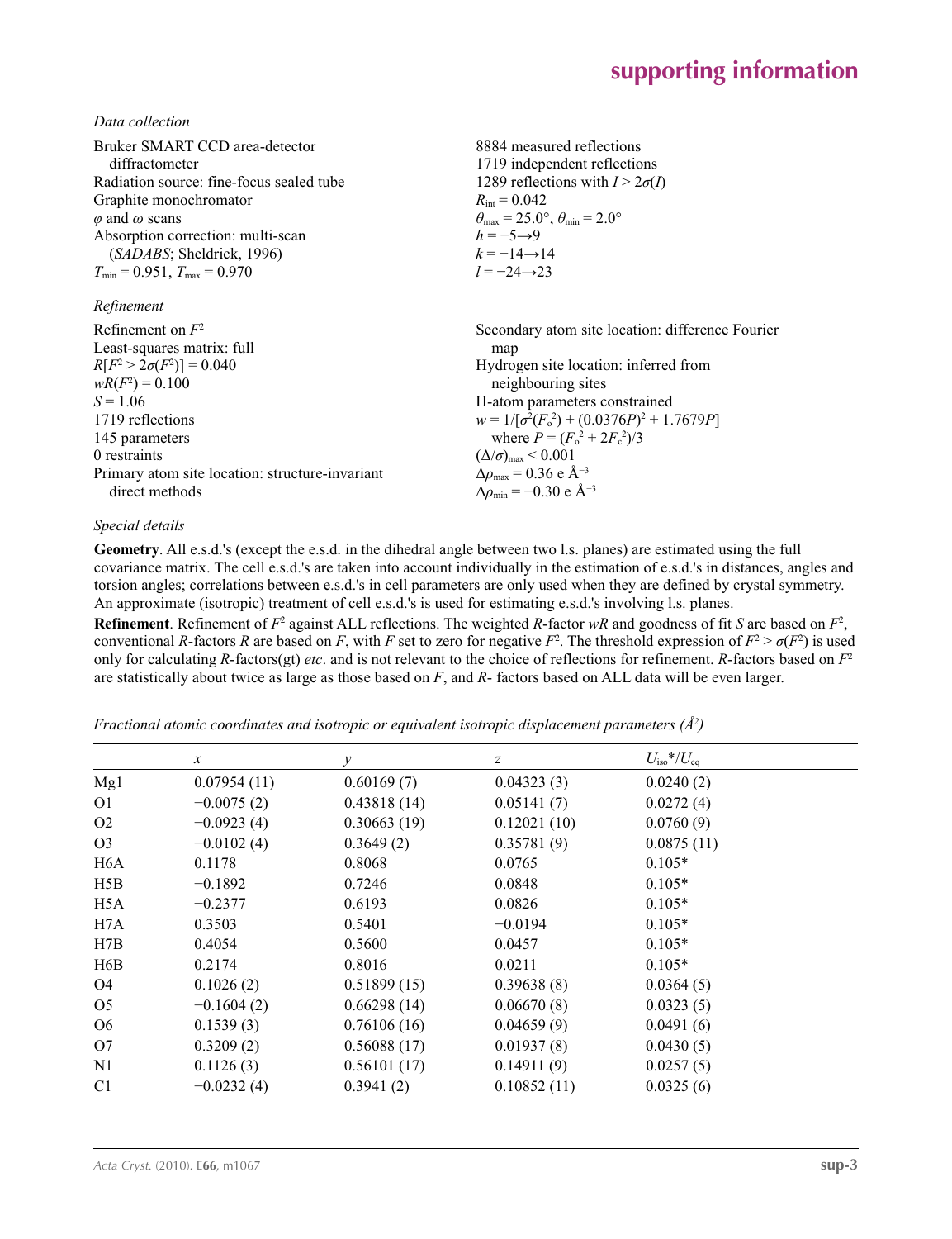| C <sub>2</sub> | 0.0461(3) | 0.4620(2) | 0.16485(11) | 0.0261(6) |
|----------------|-----------|-----------|-------------|-----------|
| C <sub>3</sub> | 0.0314(3) | 0.4258(2) | 0.22895(11) | 0.0302(6) |
| H <sub>3</sub> | $-0.0135$ | 0.3564    | 0.2378      | $0.036*$  |
| C4             | 0.0838(3) | 0.4934(2) | 0.28011(11) | 0.0281(6) |
| C <sub>5</sub> | 0.0576(4) | 0.4556(2) | 0.35037(12) | 0.0361(7) |
| C6             | 0.1530(4) | 0.5952(2) | 0.26430(11) | 0.0318(6) |
| H <sub>6</sub> | 0.1902    | 0.6426    | 0.2973      | $0.038*$  |
| C7             | 0.1660(4) | 0.6255(2) | 0.19836(11) | 0.0325(6) |
| H7             | 0.2139    | 0.6935    | 0.1881      | $0.039*$  |
|                |           |           |             |           |

*Atomic displacement parameters (Å2 )*

|                | $U^{11}$   | $U^{22}$   | $U^{33}$   | $U^{12}$      | $U^{13}$      | $U^{23}$      |
|----------------|------------|------------|------------|---------------|---------------|---------------|
|                |            |            |            |               |               |               |
| Mg1            | 0.0328(5)  | 0.0234(5)  | 0.0157(4)  | $-0.0004(4)$  | 0.0015(3)     | $-0.0008(3)$  |
| O <sub>1</sub> | 0.0415(11) | 0.0250(10) | 0.0151(8)  | 0.0001(8)     | $-0.0028(8)$  | 0.0000(7)     |
| O <sub>2</sub> | 0.151(3)   | 0.0485(15) | 0.0289(11) | $-0.0543(16)$ | $-0.0205(13)$ | 0.0080(10)    |
| O <sub>3</sub> | 0.176(3)   | 0.0627(17) | 0.0241(11) | $-0.0682(19)$ | 0.0088(14)    | 0.0028(10)    |
| O4             | 0.0497(12) | 0.0419(12) | 0.0176(8)  | $-0.0064(9)$  | $-0.0043(8)$  | $-0.0016(8)$  |
| O <sub>5</sub> | 0.0379(11) | 0.0271(10) | 0.0320(9)  | 0.0057(8)     | 0.0049(8)     | $-0.0031(8)$  |
| O <sub>6</sub> | 0.0683(15) | 0.0308(11) | 0.0482(12) | $-0.0158(10)$ | 0.0282(11)    | $-0.0089(9)$  |
| O7             | 0.0339(11) | 0.0693(15) | 0.0260(9)  | 0.0104(10)    | $-0.0014(8)$  | $-0.0103(9)$  |
| N <sub>1</sub> | 0.0348(13) | 0.0239(12) | 0.0185(10) | $-0.0021(9)$  | $-0.0003(9)$  | 0.0002(8)     |
| C <sub>1</sub> | 0.0538(18) | 0.0229(14) | 0.0208(13) | $-0.0060(13)$ | $-0.0040(12)$ | $-0.0003(11)$ |
| C <sub>2</sub> | 0.0327(15) | 0.0238(14) | 0.0220(12) | $-0.0006(11)$ | $-0.0008(11)$ | 0.0010(10)    |
| C <sub>3</sub> | 0.0445(17) | 0.0256(14) | 0.0205(12) | $-0.0074(12)$ | $-0.0023(12)$ | 0.0028(10)    |
| C <sub>4</sub> | 0.0349(15) | 0.0301(15) | 0.0194(12) | $-0.0011(12)$ | $-0.0010(11)$ | 0.0007(10)    |
| C <sub>5</sub> | 0.0526(19) | 0.0362(17) | 0.0193(13) | $-0.0074(14)$ | $-0.0014(12)$ | 0.0027(12)    |
| C <sub>6</sub> | 0.0449(16) | 0.0308(15) | 0.0196(12) | $-0.0068(13)$ | $-0.0052(12)$ | $-0.0026(10)$ |
| C7             | 0.0466(17) | 0.0275(15) | 0.0236(13) | $-0.0102(13)$ | $-0.0025(12)$ | 0.0009(11)    |
|                |            |            |            |               |               |               |

*Geometric parameters (Å, º)*

| $Mg1 - N1$                | 2.2202(19) | $O7 - H7A$           | 0.8581   |
|---------------------------|------------|----------------------|----------|
| $Mg1 - O1$                | 2.1011(19) | $O7 - H7B$           | 0.8563   |
| $Mgl$ – $O1$ <sup>i</sup> | 2.0613(16) | $N1-C7$              | 1.336(3) |
| $Mgl$ – $O5$              | 2.0953(19) | $N1-C2$              | 1.347(3) |
| $Mgl$ - $O6$              | 2.017(2)   | $C1-C2$              | 1.511(3) |
| $Mgl$ – $O7$              | 2.033(2)   | $C2-C3$              | 1.378(3) |
| $O1 - C1$                 | 1.282(3)   | $C3-C4$              | 1.385(3) |
| $O2 - C1$                 | 1.215(3)   | $C3-H3$              | 0.9300   |
| $O3-C5$                   | 1.231(3)   | $C4 - C6$            | 1.385(4) |
| $O4-C5$                   | 1.260(3)   | $C4 - C5$            | 1.512(3) |
| $O5 - H5B$                | 0.8616     | $C6-C7$              | 1.392(3) |
| $O5 - H5A$                | 0.8701     | $C6 - H6$            | 0.9300   |
| $O6 - H6A$                | 0.8688     | $C7 - H7$            | 0.9300   |
| $O6 - H6B$                | 0.8725     |                      |          |
|                           |            |                      |          |
| $O6 - Mg1 - O7$           | 88.02 (9)  | $H6A$ — $O6$ — $H6B$ | 104.2    |